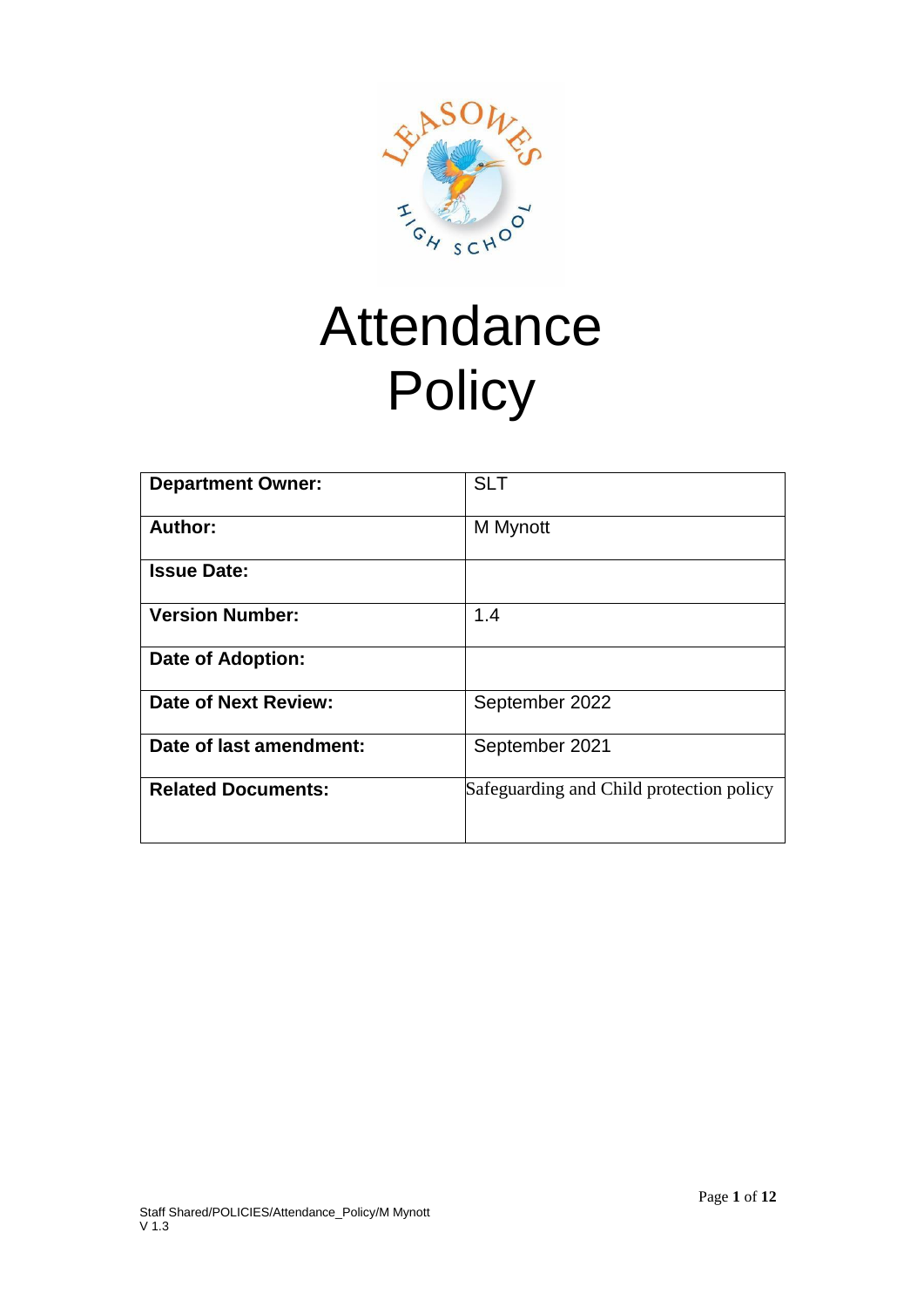## **Introduction**

Leasowes High School, an school within the Invictus Education Trust, is a successful school and your child plays their part in making it so. We aim for an environment which enables and encourages all members of the community to reach out for excellence. For our students to gain the greatest benefit from their education it is vital that they attend every day and your child should be at school, on time, everyday the school is open unless the reason for the absence is unavoidable.

Leasowes High School is committed to the provision of a full, rich and appropriate education for all of its students and acknowledges that education is vital to raising the aspirations and achievements of all students.

It is very important therefore that you make sure that your child attends regularly and this Policy sets out how together we will achieve this.

#### **Government Expects**

#### **Schools and local authorities to:**

Promote good attendance and reduce absence, including persistent absence Ensure every pupil has access to full-time education to which they are entitled; and,

Act early to address patterns of absence.

#### **Parents to:**

Perform their legal duty by ensuring their children registered at a school attend regularly

Their child to be punctual to their lessons

Why Regular Attendance is so important and The Law:

By law, all children of compulsory school age must receive a full time-education. Section 444 1(a) of the Education Act 1966 says, "if a child of compulsory school age, who is a registered pupil at a school, fails to attend regularly, without reasonable justification, then his (her) parent is guilty of an offence and can be prosecuted". Children are required to attend school for 190 days (380 sessions) in any single academic year. Any exceptions to this can only be taken with the full agreement of the Head Teacher.

Over the course of an academic year a child's attendance that falls below 90% is categorised by the government as a persistent absentee.

## **HTLC Attendance Statement**

In Halesowen we are proud of the work we do with our pupils. We want all of our pupils to learn in a high quality, happy and secure environment. We recognise that attendance and punctuality is paramount in raising standards and pupil attainment.

All of our schools follow the DfE guidance 2016 which states:

The government expects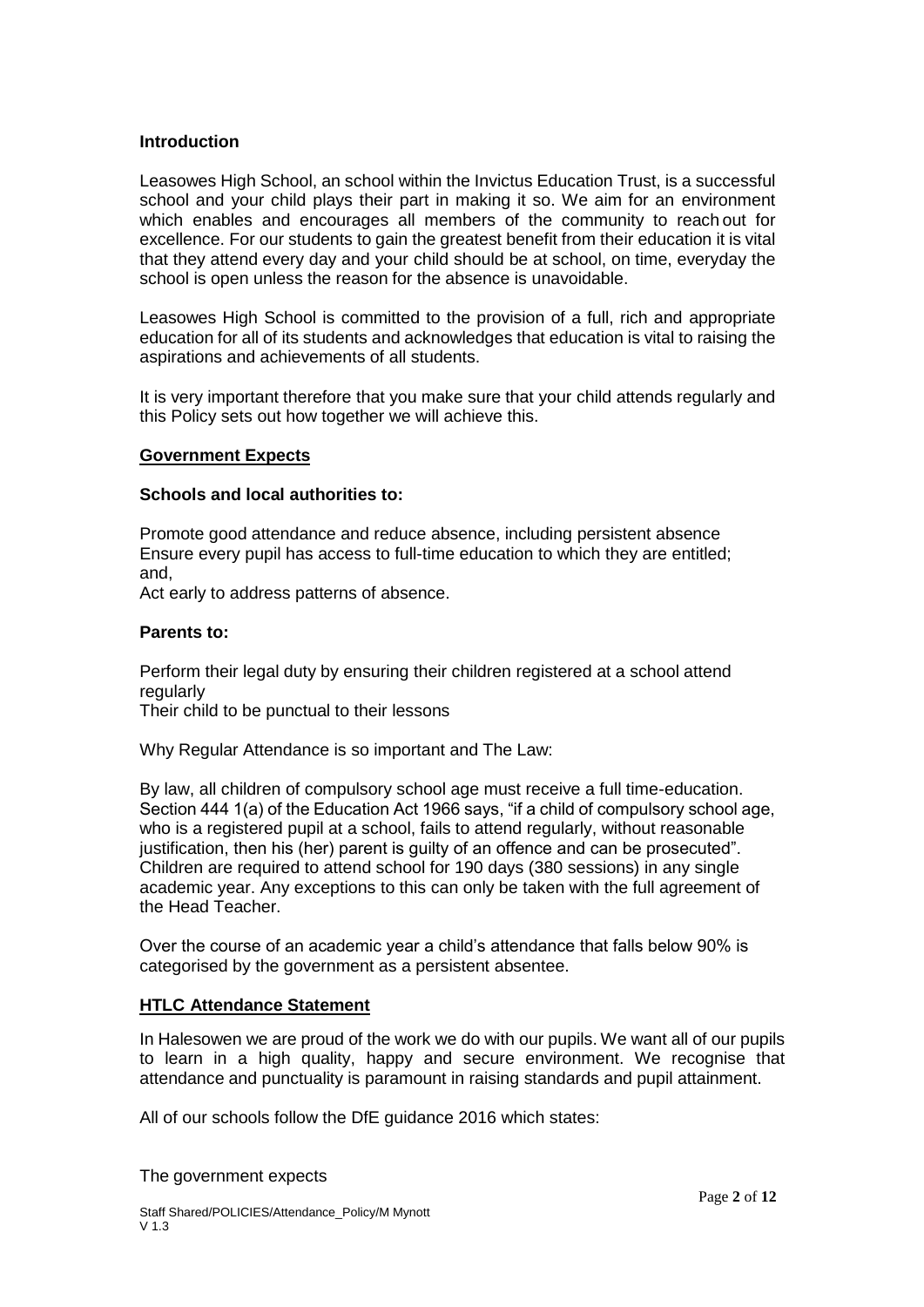Schools and local authorities to:

• Promote good attendance and reduce absence, including persistent absence;

Parents to:

• Perform their legal duty by ensuring their children of compulsory school age who are registered at school attend regularly.

The DfE guidance also states:

• Headteachers should not grant leave of absence unless there are exceptional circumstance.

#### **Halesowen schools cannot grant leave of absence for family holidays, unless is it deemed truly exceptional circumstance. This applies to siblings who attend different Halesowen schools.**

#### **The Law relating to attendance:**

Section 7 of the Education Act 1996 states that 'the parent of every child of compulsory school age shall cause him / her to receive efficient full time education suitable:

- a) To age, ability and aptitude and
- b) To any special educational needs he / she may have

Either by regular attendance at school or otherwise'

#### **The Law relating to safeguarding:**

Section 175 of the Education Act 2002 places a duty on local authorities and governing bodies to have regard to guidance issued by the Secretary of State with regard to safeguarding and promoting the welfare of children and students under the age of 18.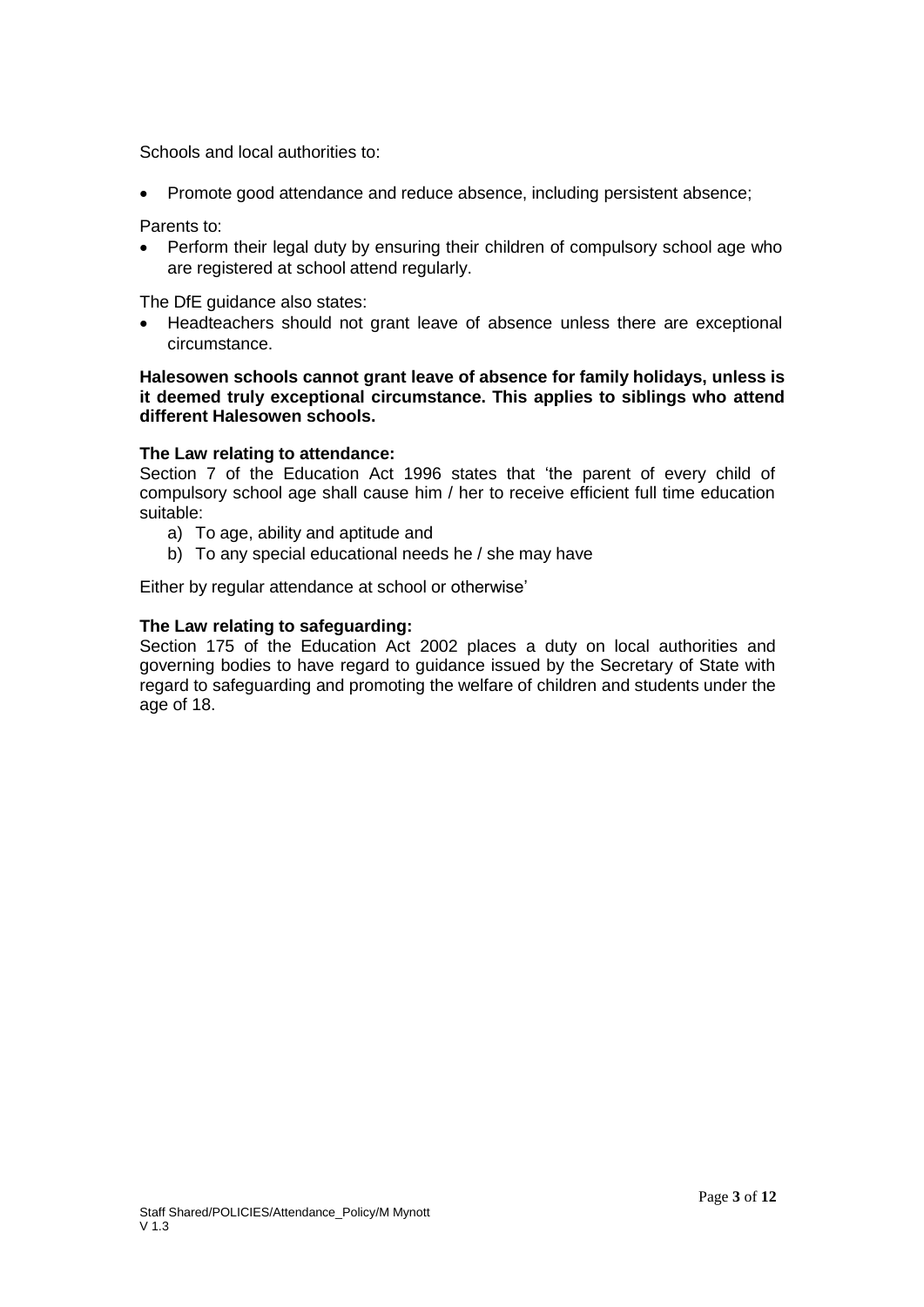- Working Together to Safeguard Children (2018)
- Keeping Children Safe in Education (2021)
- The Dudley Safeguarding People Partnership (DSPP) Procedures

#### **Aims and Objectives**

- Leasowes High School's aims and objectives drive our commitment to establish and maintain levels of attendance at a rate comparable and above the recommendation from OfSTED and inline with the schools motto of Aspire and Achieve.
- You and your child have an important part to play in ensuring that we achieve our targets and remain a school that ensure our students take full advantage of their educational opportunities by regular, punctual attendance at school.
- We will ensure that our policy and procedures on attendance and punctuality are regularly reviewed to ensure they are effective and applied consistently in practice.
- We will ensure that registers are completed accurately, to provide reliable data, which will be used to identify those students whose attendance level is likely to impact on their ability to fulfil their potential and achieve their predicted attainment level.
- We will ensure that any student, who has reached or is at risk of moving towards the national Persistent Absence level of 90% and below, is given priority. We will target our resources to identify barriers to these students' school attendance and ensure students and parents are supported to find a resolution.
- We will ensure that we promote a whole-school approach to the management of attendance, with all members of the school community committed to their role and confident of their ability to make an effective and positive contribution to all students.

## **ROLES AND RESPONSIBILITIES**

#### **School Governors**

- Will ensure there is a named Governor to serve as the Designated Member with responsibility for attendance – Jan Lee
- Will ensure that there is a standing item on the agenda of termly full meetings of the Governing Body to continually review attendance.
- Will ensure the regular review of this Policy and Procedures and play an active part in the whole school community
- Will, in conjunction with the Headteacher, set realistic but challenging targets for improvements in school attendance.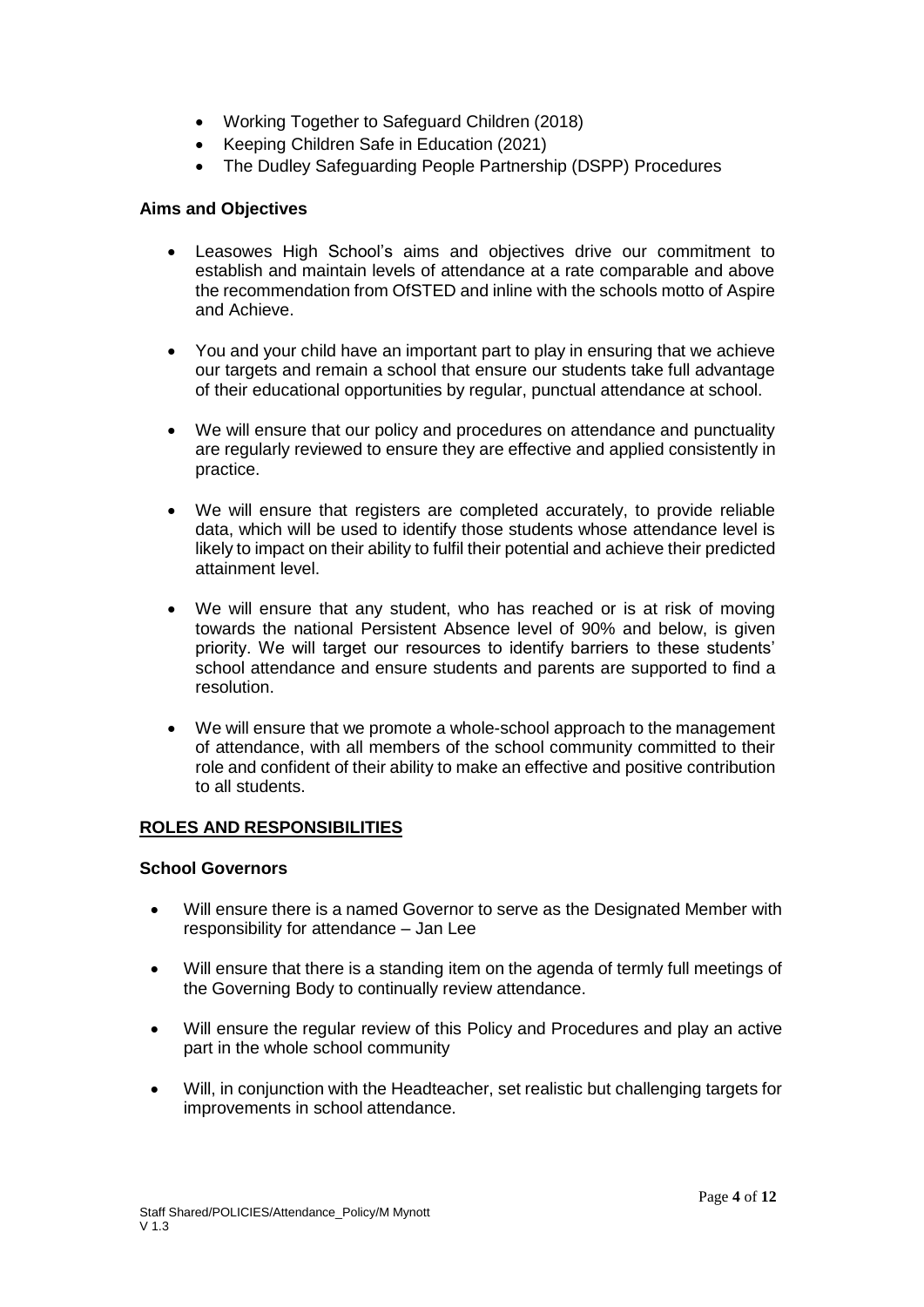The school will operate a "Whole School Policy" for the Management of Attendance and in order that School procedures are efficiently and effectively implemented, the following members of staff will undertake the following responsibilities.

## **Senior Leadership Team**

- **Headteacher & Chair of Governors**
- **Natalie Wills – Deputy Headteacher**

All educational establishments must keep two registers of students. The Admissions Register, which records the personal details of every student at the school, and the Attendance Register which records every student's attendance at every session the school is open to students.

The Registers are governed by and shall comply with the Education (Student Registration) (England) Regulations 2006 and 2016

The Headteacher and the Chair of Governors hold overall responsibility for thecontents and maintenance of the Admissions and Attendance Registers and the overall management of attendance.

The Headteacher and/or Chair of Governors may delegate some or all of these responsibilities.

However, it remains their overall responsibility and to ensure that absence is a standing agenda item for discussion with school governors, and they are appraised by the delegated members of staff as to the condition of the registers and the coding.

At Leasowes High School there is a team of leaders who have been delegated with the responsibility to analyse student absence data, decide appropriate intervention strategies and allocate cases for Pastoral Support Managers & Attendance officer to action. The Attendance officer is Andrea Coppage who will support the allocation of cases.

The Attendance officer will maintain overall responsibility for the outcomes of all cases allocated and have a responsibility to ensure an appropriate level of supervision is maintained with the Pastoral Support Managers and Attendance officer to ensure that the required actions are being taken and recorded.

SLT will ensure through appropriate supervision with the Headteacher that the following is applied through policy and procedure:

- That when any student subject to a Child Protection Plan, or where there are Safeguarding concerns, is absent, the circumstances are reviewed with Natalie Wills (DSL) and Claire McAleavy (Dep DSL) and the outcome recorded and any actions agreed are prioritised.
- That early intervention is assured when individual student absence gives cause for concern in accordance with schools policies and procedures.
- That any student who has been identified with long term medical related issues and where absence has been authorised is reviewed at least once every 2 school weeks with a Pastoral Support Manager, Attendance officer and SLT.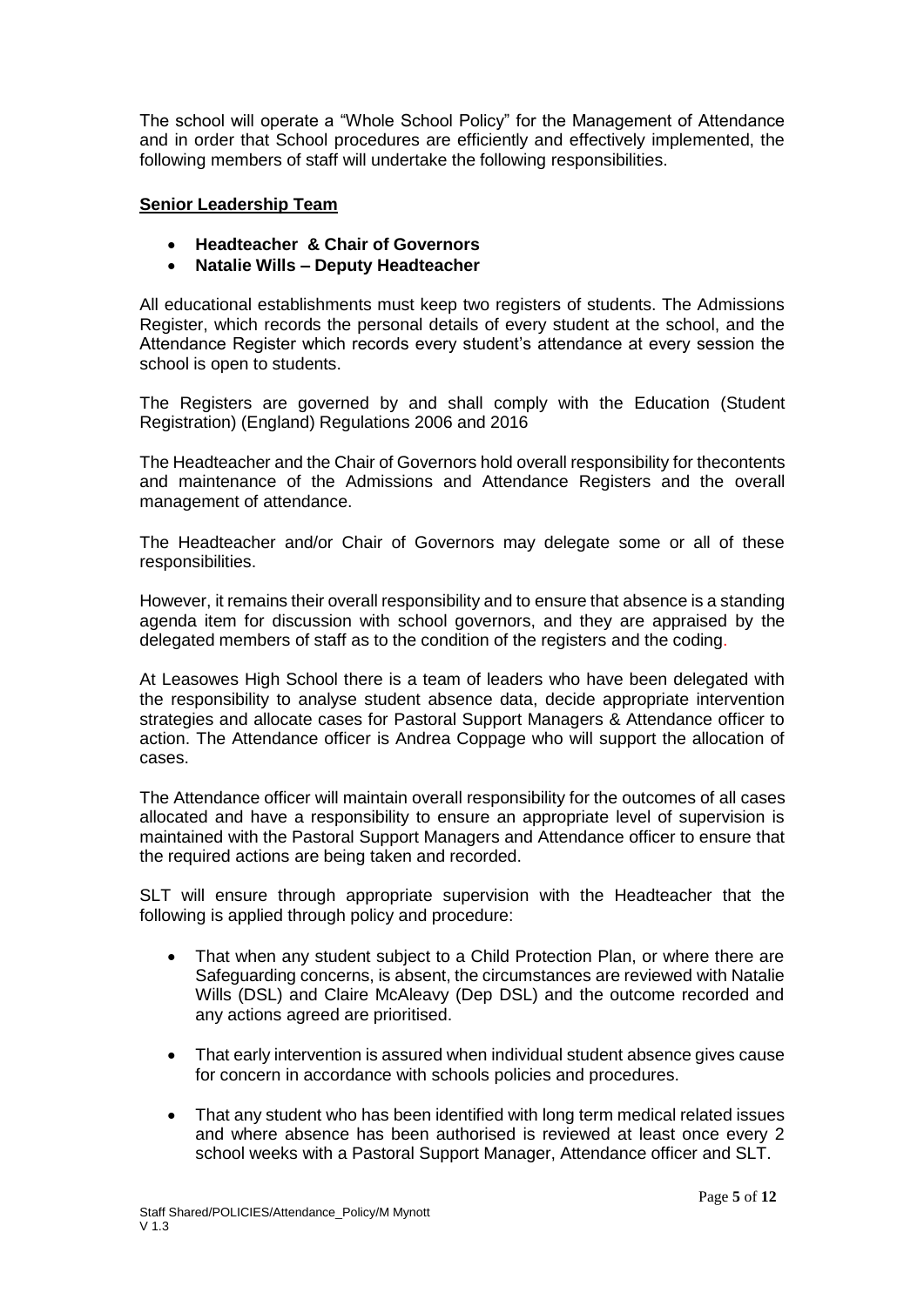- That clear and challenging attendance targets are set and that timelines and expectations for parents, students and school in resolving attendance issues are identified and recorded.
- That when making any referral to the Education Support Service (ESS) thatthe ESS criteria is met and that referrals are appropriately detailed in terms of student/parent detail and Schools action prior to referral.
- That a detailed report on attendance issues is relayed to the Headteacher and Chair of Governors.
- The frequency of such reports to be will be termly unless asked for specifically by the Headteacher/Chair of Governors.
- That regular data is sent to form tutors/Heads of Year/SLT/governors to show improvement, intervention and actions.
- That all members of staff are managed to adhere to policy and procedure, and the fair and consistent implementation of this across the whole School in their dealings with students and parents
- That appropriate action is taken to decide, agree and inform when previously authorised absences have accrued to a level at which the school will no longer authorise any further absences. This will be at 10 sessions of authorised absence in one period of time or in separate absences.
- That there is full and up to date awareness of all students who may become or are Persistent Absentees (90% and below)
- That a regular review of the late book is undertaken and that Policies and Procedures around lateness are followed to improve punctuality.
- That they liaise directly with the ESS around all removals of students from Roll.

## **Form Tutors**

Form Tutors are responsible for marking the Attendance Registers in accordance with the registration system and guidelines employed by the school. They are to mark the registers with P, L or O. No other code must be added. Any letters or absence notes must be forwarded to the attendance officer.

## **Operational Team**

- **Attendance officer**
- **Pastoral Support Managers**

## **Attendance officer – Andrea Coppage**

There is one dedicated member of staff who will generate reports for a variety of staff within the school on a weekly basis; the reports will be reviewed by pastoral staff to ensure that the appropriate intervention either at individual level or at whole school level is taken, they will also: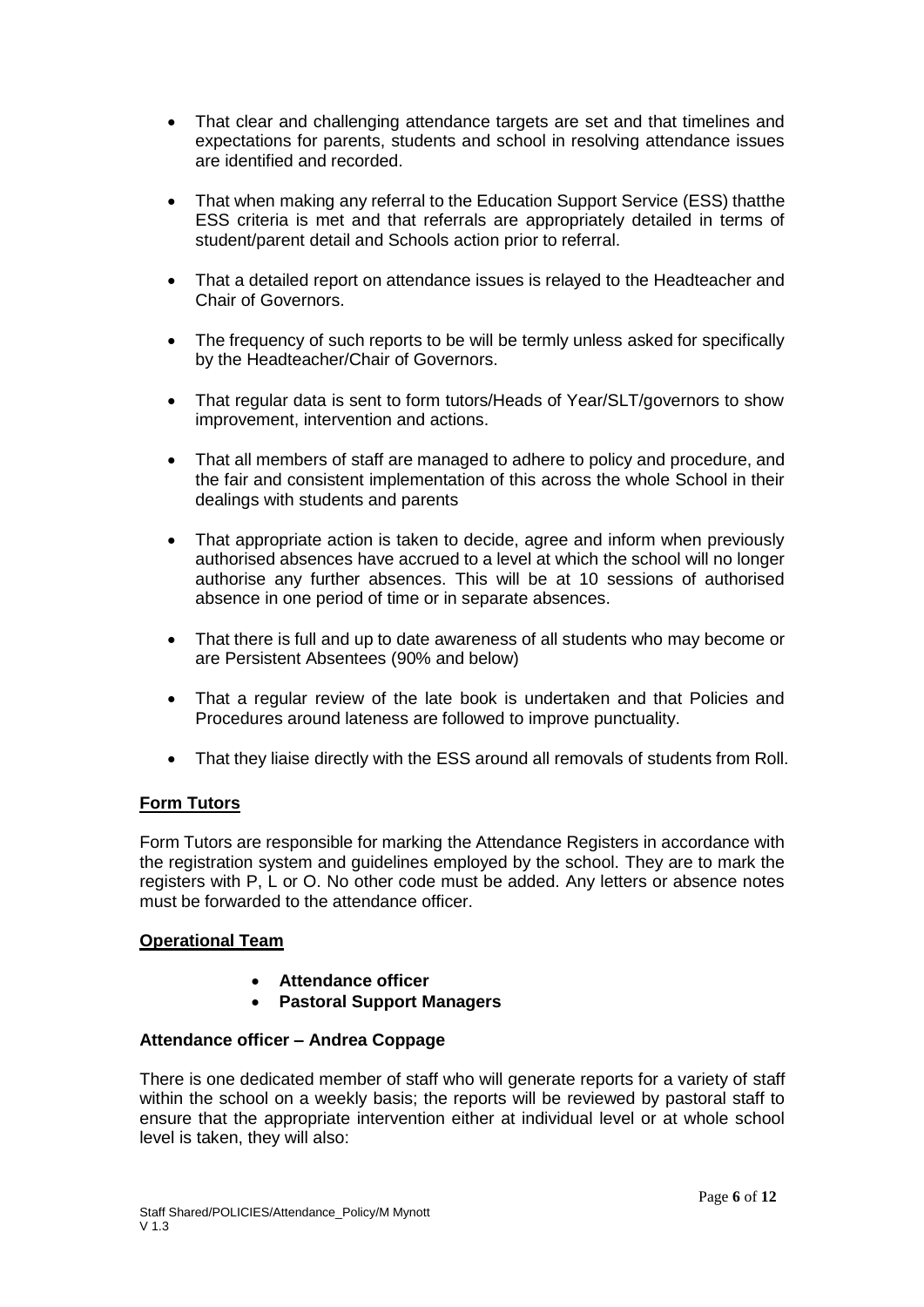- Produce absence reports on a daily basis that will identify the parents / carers to contact by telephone everyday of a student's absence and to establish the reason for that absence, unless the parent/carer has contacted the school directly.
- To send a message via text to the parents/ carers to highlight further absence on the 1<sup>st</sup> day.
- To call parent/ carers between 7.45 8.30am on the  $2^{nd}$  day of absence to ascertain if the student will be attending school
- To identify when there are 5 consecutive sessions of unauthorised absence recorded for any student and to alert the Pastoral Support Managers and Heads of Year.
- To keep under review all students whose attendance is 90% and below and meet regularly with SLT for individual action required. This will include writing to parents when a child's attendance becomes a concern with a warning, inviting parents into school for meetings, SLT will then inform the governing body if further action is to be taken.
- To agree / confirm or seek guidance as to if any reason given for absence can be accepted for the 'authorisation' of the absence.
- To assert that School are under no obligation to authorise any absence without appropriate detail, information or in some cases 'evidence', including medical.

## **Pastoral Support Managers**

At Leasowes High School there are four Pastoral Support Managers who are responsible for and will undertake a variety of support. This may be by telephone contact, individual interventions, student support, identification and assessment of needs, home visits, letters and challenging parents around their responsibilities to ensure attendance.

Rachel Dixon, Pastoral Support Manager, has a specific role for supporting attendance. Her roles include:

- Supporting with phone calls to parents/ carers between 7.45 8.30am
- Making home visits
- Completing referrals to Early Help as needed
- Meeting with parents/ carers to improve attendance of individual students
- To support the attendance officer with specific duties

All interventions and contacts with parents must be documented; detail the intervention carried out, and recorded within the student's file on CPOMs, contemporaneous notes will be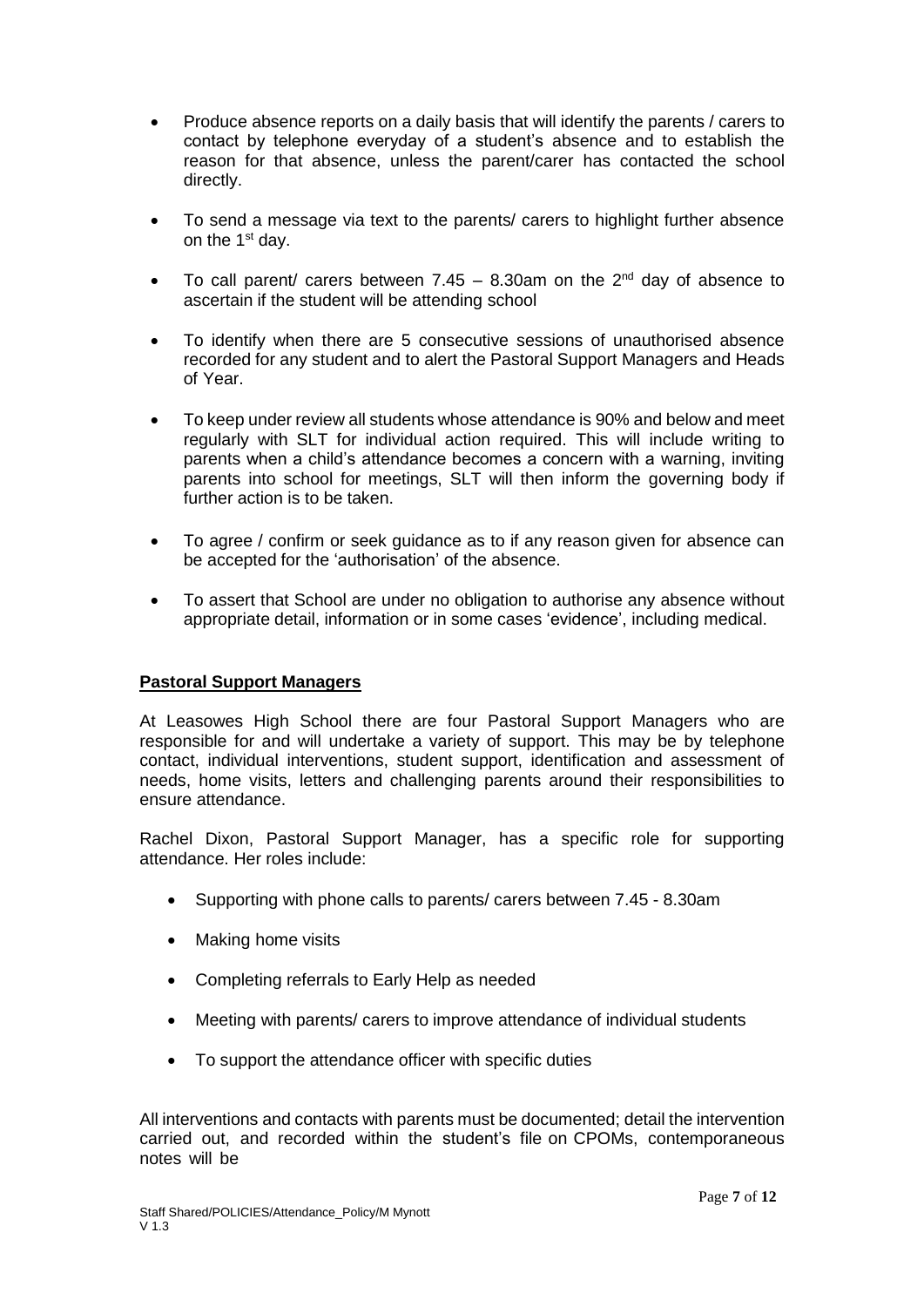maintained at all times within an effective recording system for court evidence if needed.

All correspondence must be an 'original' copy which has been photocopied and retained on file to support any criminal or family court proceedings by the ESS.

# **Standard Operating Procedures**

- A parent/carer should phone the school or send an email if their child is absent. If no contact is received from home, a text will be sent on the  $1<sup>st</sup>$  day of absence to remind parents to contact school, this will be followed up by a phone call from Andrea Coppage if there is still no contact.
- On the 2<sup>nd</sup> day of absence a text/ email will be sent to the parent/carers (number 1 on the contact list) and a call will also be made if no contact has been received – where possible a home visit will be completed.
- By the 4<sup>th</sup> day the Pastoral Support Manager will follow up with a home visitand letter sent home.
- On the  $7<sup>th</sup>$  session of absence a further home visit and follow up letter.
- A child with regular non or poor attendance shall be invited into school for a meeting with pastoral support manager and attendance officer.
- Any Action Plan and/or recommendations must be in writing to those with Parental Responsibility in letter form and on school headed paper, with the date, parents/carers names and address, student's name, DOB, the date of any follow up or review and a signature block.
- Where the needs of the student and family can be met by the school (as a universal service) ensure that the relevant support is identified, provided and outcomes recorded.
- Where any additional needs have been identified beyond that which can be met by the school and where other agency support may be required the Early Help Assessment (Dudley) shall be offered and followed.
- Referrals can be made to the Education Support Service. This informationwill be can be found in the ESS section of the policy.
- Attendance officer to be responsible for cross referencing student attendance at Alternative Educational Providers.
- To ensure effective tracking of these students and that the schools registers are a true account of their attendance, this should be done at least once a week.

## **Students**

## **Are expected to;**

• Attend School punctually and on a regular basis appropriately dressed (in accordance with School policy) and prepared for the school day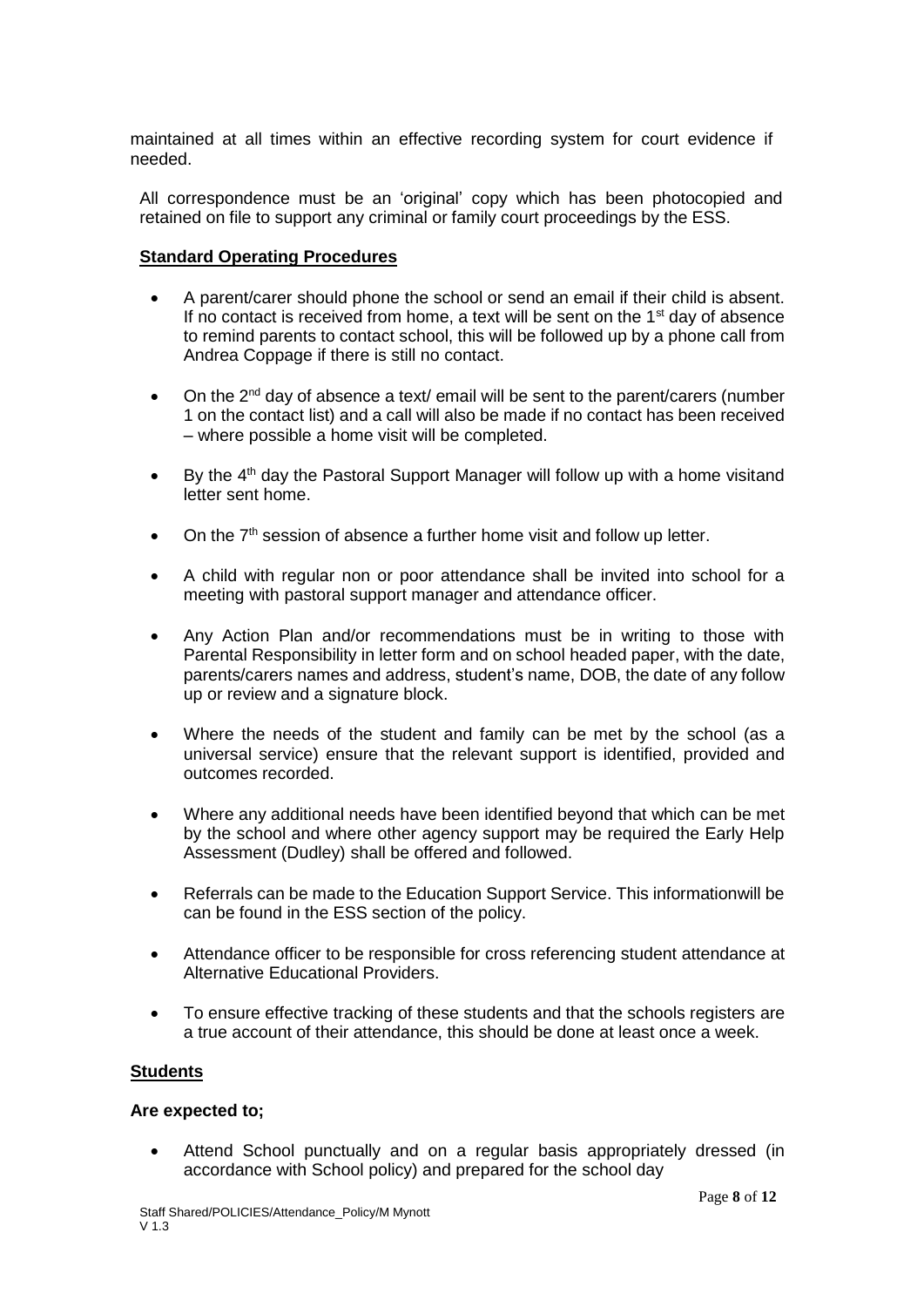- Co-operate with members of staff with any issues relating to their attendance.
- Report any issues of concern with other students to Form Tutors

# **Parents and Carers**

#### **Are expected to;**

- Ensure that their children attend school regularly and punctually every day it is open.
- Ensure that they contact the school prior to 09.30 am on the first day of absence; provide a reason for their child's absence and the expected length of time it is anticipated that the student will be absent.
- Confirm the reason for the student's absence in writing on the first day on which he/she returns to school (and keep this on student's file)
- Appreciate that the reason given for absence may not lead to the authorisation of the absence.
- Be prepared to provide further information or detail to support the parental view that their child was unfit to attend school. This could be a medical appointment card or medication that can be verified by the school nurse. In rare cases, a letter from the GP may be required.
- Ensure that, unless absolutely necessary, any medical or dental appointments in respect of their child are made outside school hours but where such school- time appointments are made that evidence is provided to school staff. Parents should ensure that wherever possible, students attend school before and returnto school following medical appointments.
- Ensure they are contactable should their child be taken ill during the school day, and make appropriate arrangements to collect or have their child collected from reception.
- Ensure they keep school up to date with changes to contact details including mobile phone numbers and addresses. School will write home if contact details are deemed incorrect.
- Co-operate fully with school staff and respond to all calls and correspondence from school and/or officers of the Local Authority and/or Education Support Service in relation to the attendance of their child/ren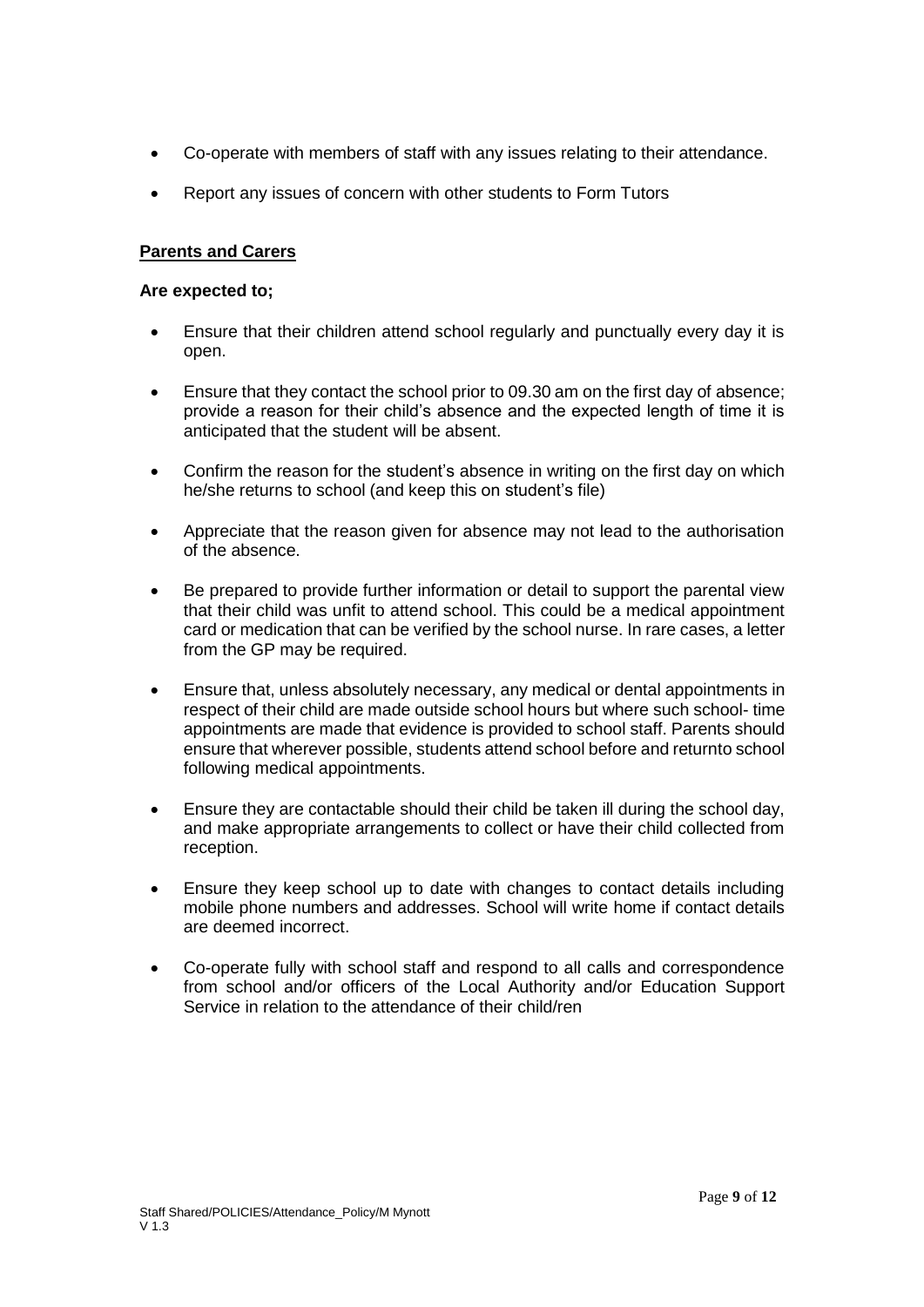# **PROCEDURES**

## **Registration**

- A member of school staff is required to mark the registers at the beginning of the morning session and for the afternoon session, this is a legal requirement.
- Only codes identified in the Education (Student Registration) (England) Regulations 2006 and 2016 can be used
- Individual members of staff are responsible for the security of the register/electronic folders used to mark the registers and should follow the school's policy in this regard
- In respect of supply staff, they are required to mark the registers manually on documentation provided and return them to the administrative staff to update the electronic register.
- The school's register opens at 08.50am and closes at 09.10am Monday to Friday for all students.
- All students arriving after 08.50am but before 9.30am will be marked as late ('L' Code)
- The Headteacher and Chair of Governors are legally responsible for the keeping of the Admissions and Attendance Registers and for ensuring any removal of a student from Roll complies with the Education (Student Registration) Regulations 2006 and 2016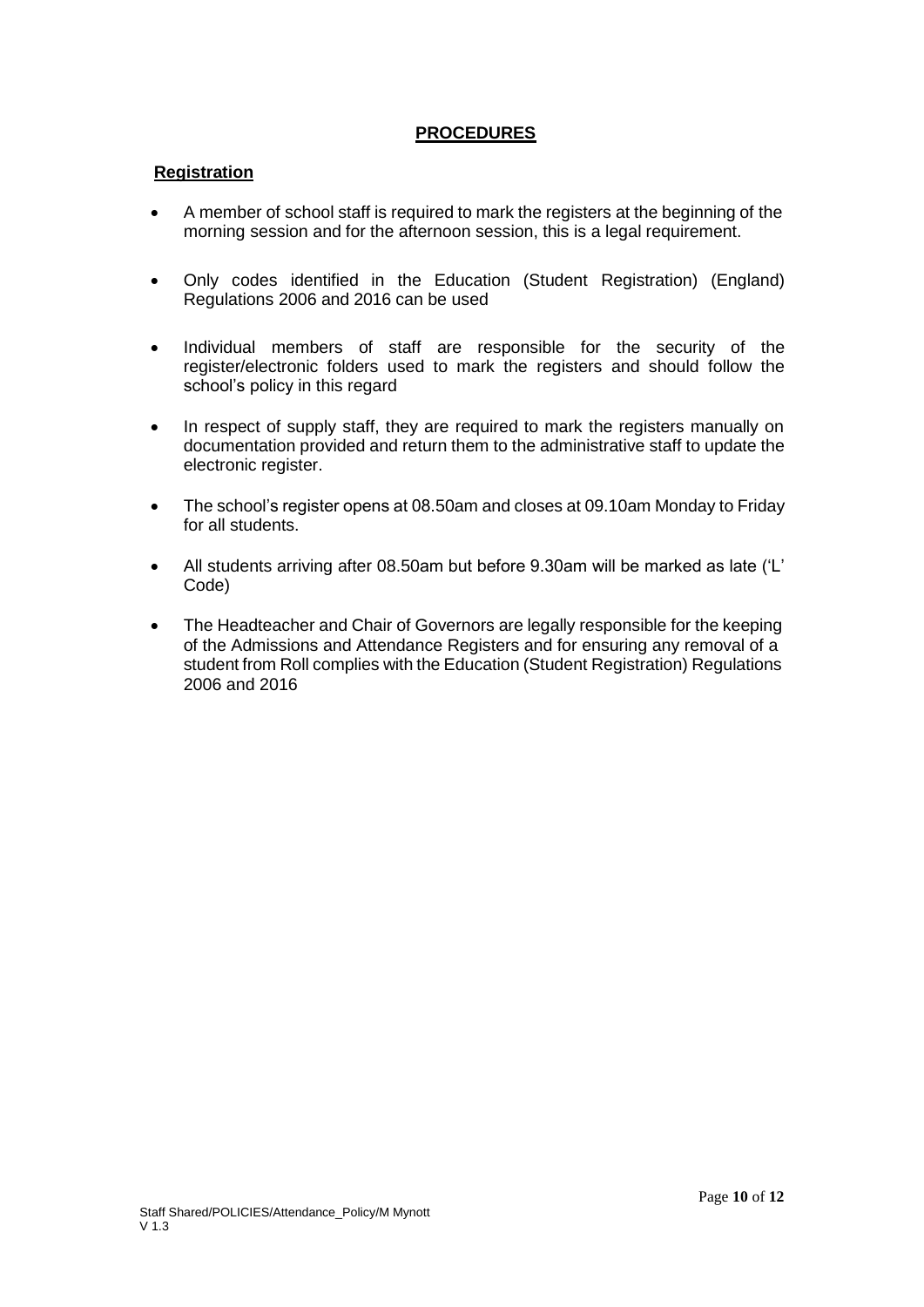## **Managing Lateness**

- Registers are marked in accordance with the above and if a student is marked late before registration closes the register shall be marked with the coding "L".
- All students arriving after 9.30am will be marked are unauthorised absence ('U' Code).
- The school will implement procedures for tackling poor punctuality through sanctions within school and parental engagement including the use of the Aspire module for losing points for lateness and detentions.

## **Managing Holidays/Leave of Absence**

Taking holidays in term time will affect your child's learning as much as any other absence and we expect parents to help us by not taking students out of school during the academic year. Remember that any savings you think you may make by taking a holiday in school time are offset by the cost to your child's education.

There is **no** automatic entitlement in law, to time off in school time to go on holiday. The Education (Student Registration) (England) (Amendment) Regulations 2013 No 756 Clarification state that leave of absence shall not be granted by schools unless there are 'exceptional circumstances'.

Leasowes High School operates a '**no leave' policy**. All applications for leave in the school year will only be authorised for special/exceptional circumstances (at the discretion of the Head teacher). All applications must be made in writing to the Head Teacher at least five school days prior to the requested leave date. Any decision made by school will be confirmed to parents/ carers in writing.

On any occasion that a school refuses a request for leave in term time, should parent/ carers proceed with the leave it will be recorded as a G (family holiday not agreed or in excess of agreement), on schools register. Failure to notify and/or request leave of absence in term time, providing at least five day notice will result in all absence being recorded as O (unauthorised absence not covered by any other description).

Should parents/ carers proceed with a term time holiday contrary to this policy, the absence will be recorded as unauthorised holiday and will result in referral to the Education Support Service for their consideration to enforcement proceedings which could include a Fixed Penalty Notice of £60 per child and per parent/ carer or prosecution in the Magistrates court.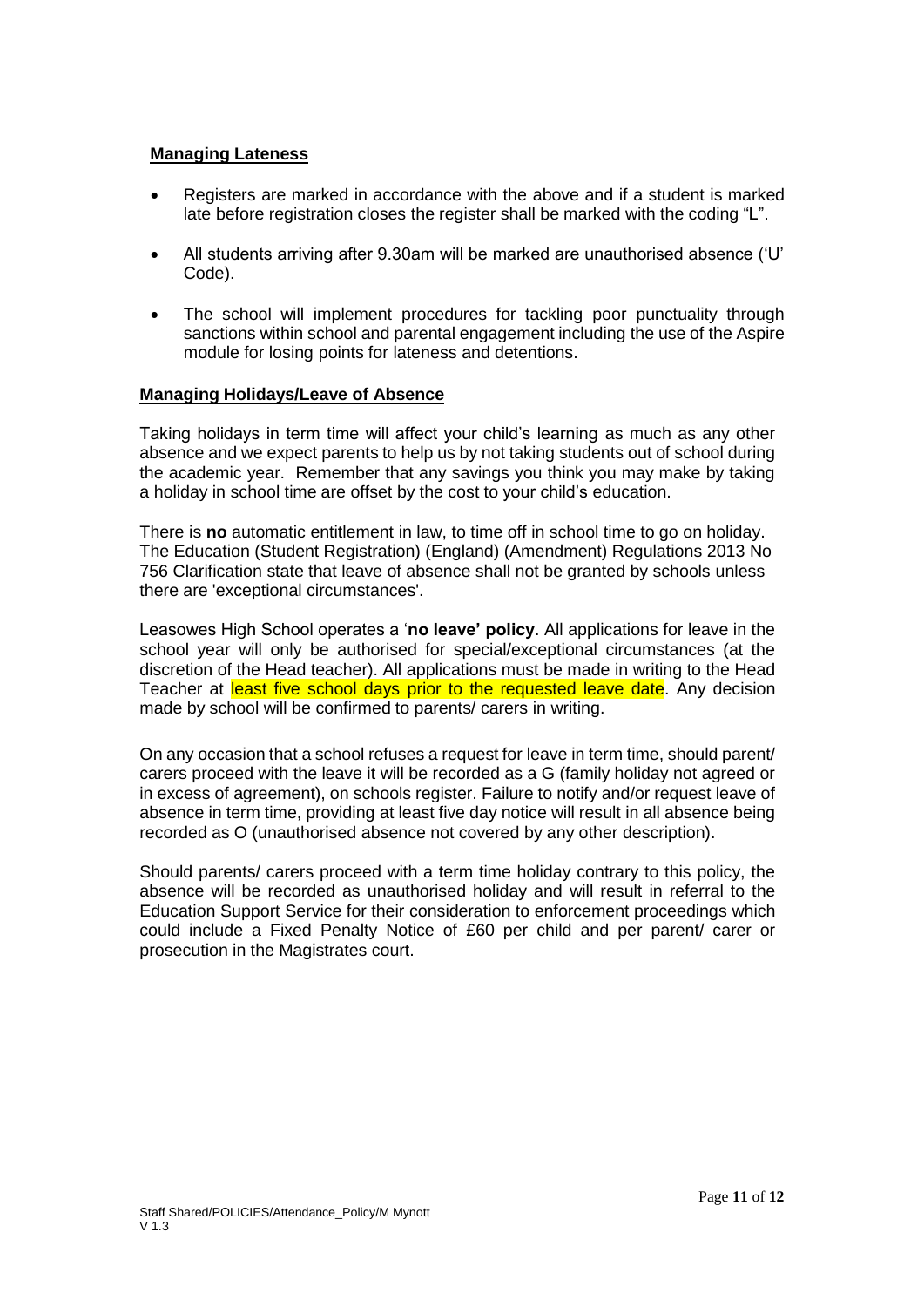# **Managing Reintegration**

- From time to time it is necessary to reintegrate students back into school who have been experiencing problems and the school will decide if this is appropriate or not.
- Reintegration is only to be applied for a fixed amount of time and will not exceed a six-week period unless; there is medical evidence to support further extension.
- All reintegration will be reviewed throughout the period it is in place and the school will be able to evidence the increase in hours the student is expected to attend

## **Managing Illness during the school day**

- If a student is unwell or has an accident and is considered unfit to continue in school then parent/s will be informed for the student to be collected. This will be done through the use of the school nurse (or first aider in their absence)
- Students are not allowed to make their own way home, they must be collected by a parent/carter or other an appropriate adult as agreed between a parent/carer and school.
- In exceptional cases the emergency services may be summoned by school should no contact be made with a parent/carer or if there is any delay in the parent/carer arriving to collect a student from school, or if the best interests or welfare of the student requires this. In such cases parents/carers will be informed as soon as is reasonably practicable in the circumstances.

## **Education Off Site (including Greenhill Alternative Learning Campus)**

- On occasions students may be involved in educational activities off the school Campus, (i.e. sport, residential, field trips etc.) If students fail to attend for offsite activities they will be deemed as absent and the register will reflect this as unauthorised absence. This may result in referral to the Education Support Service
- School will maintain very close liaison with all of the Alternative Educational Providers with whom students are placed and monitor attendance at such establishments on a weekly basis including Greenhill.
- The school's registers will reflect actual attendance or otherwise at the alternative providers, including Greenhill being given their own form groups through the Schools MIS to support monitoring and action.

## **Off Rolling Students who have ceased to attend school**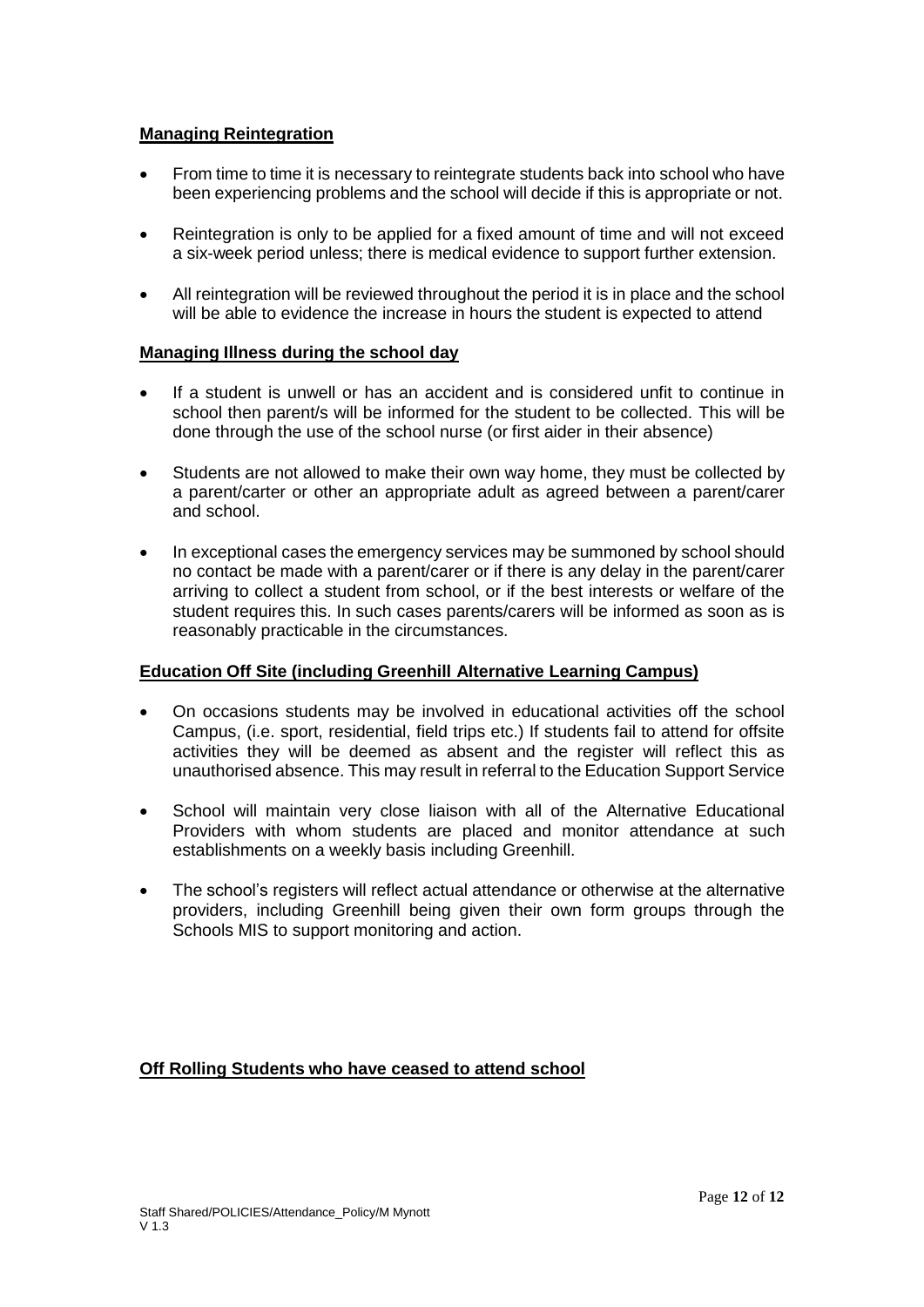# • **School's Safeguarding Policy / Responsibilities must be adhered to.**

- No student shall be removed from the School Roll without agreement and a confirmatory email from the ESS, unless, that student's whereabouts, Safeguarding and future educational provision have been confirmed and can be evidenced through the MIS.
- If information is received by school which suggests that a student has moved away from the area and / or is not returning to school then any and all detail possible needs to be gathered as to the student's whereabouts and parents contact details.
- Such information may be sufficient for the student to be tracked by the ESS or Children Missing Education Team and for the ESS to agree a date for the student to be removed from the School Roll (which can be backdated).
- School must record all absences as unauthorised until confirmation to Remove from Roll is received from the ESS.
- School must keep an accurate record in relation to the 'Electronic School Leavers Report' and where possible identify their location
- If at any time after referral the school is made aware of any information suggestingthe student may have moved away, this should be passed to the ESS immediately.
- Removal from Roll agreement and confirmation as detailed above will follow accordingly.

## **The Education Support Service**

Where student's attendance and/or punctuality is causing concern, the School will engage support from the Education Support Service, via a Referral, to carry out statutory intervention in cases of irregular attendance which may lead to formal proceedings against parents/ carers.

- Penalty notices will be given for the following at least 10 continuous sessions of unauthorised absence coded on the attendance certificate as "G".
- Absences must have happened in the 4 (calendar) weeks prior to referral.
- At least 12 sessions of unauthorised absence within a 6-week period no more than 24 sessions of unauthorised absence within a 6 week period. Absences must have happened in the 4 (calendar) weeks prior to referral.

For Tier 3 / 4 statutory intervention referrals there should be a minimum of 24 sessions of unauthorised absence over a 12-week period stipulated by the school. All parents/carers of the children will be considered as part of the statutory intervention. This definition in Education Law (Section 576, Education Act 1996) of a parent is:

- a) Someone with parental responsibility of a child (ie. Name is on the child's birth certificate) AND/OR
- b) Someone who has the day to day care of the child (during or related to the period of absence)